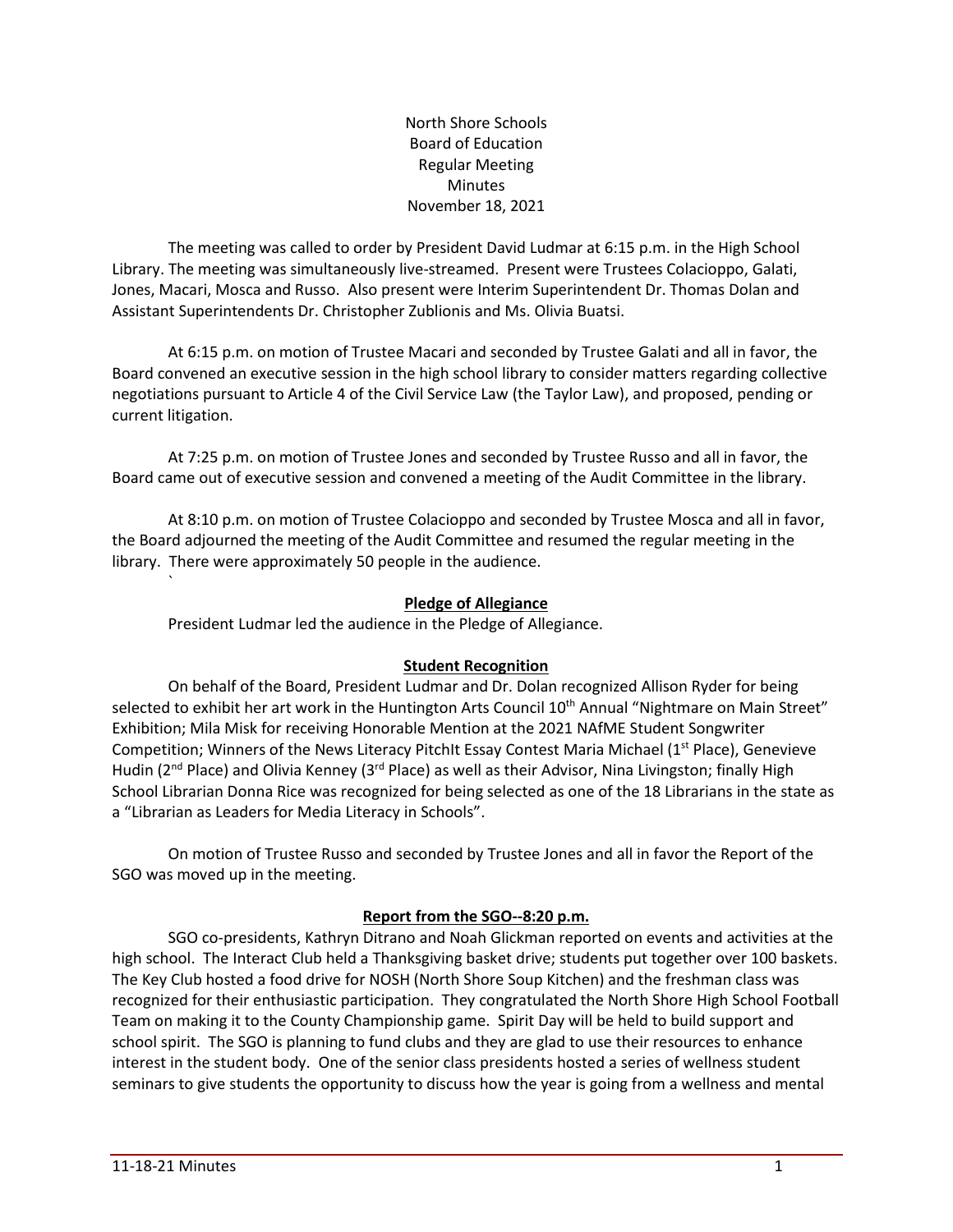health perspective which provided valuable insight into how the year is going. The students seemed to appreciate the opportunity to be able to share their perspective.

#### **Approval of Minutes**

On motion of Trustee Mosca and seconded by Trustee Colacioppo and all in favor, the minutes of November 4, 2021 and November 10, 2021 were approved.

### **Report of the Superintendent-8:25**

Dr. Dolan shared the results from the engagement survey. He said in addition to the raw data there were great comments which are useful and he appreciates the information gathered from the survey. Dr. Dolan explained that a Newsletter will be going out soon which will include information on a "community budget forum", a new ad hoc committee related to the creation of the school budget. He further explained that anyone interested in joining this committee and participating in training on how the budget is built, can find information in the Newsletter and on the website. Dr. Dolan recently attended a Letter of Intent signing ceremony for four high school seniors. Colleges these students will be attending are Dean College, Harvard University, Hamilton College and Binghamton University. Regarding parent-teacher conferences, Dr. Dolan explained that it was his decision to go with a remote option as he was concerned whether they could ensure safety for all. He further explained that since that time he has spoken to many people and continued research on how they might be able to go with a live option. He is proposing to maintain the remote option for this fall but is looking toward a live option in the spring. He then addressed the issue of winter concerts. He explained that due to the size of our venues, the large performing groups and outstanding support from parents, it conflicts with our efforts at appropriate spacing which we are required to observe. He plans to meet with many who are involved in the process and will re-visit the spaces to determine if live opportunities can be created. While he understands it may not be a re-creation of previous concert seasons, it will be an effort to be creative and bring the community together while adhering to the restrictions we are still confronting. He will report back to the community next week. Dr. Dolan attended the presentation by CASA on the threat that Fentanyl poses for our young people. He thanked Alison Camardella and CASA for bringing the matter to the forefront of our attention in an effective way. Dr. Dolan reminded the community that the High School Masquers will present *The Curious Incident of the Dog at Night* this weekend and the North Shore Vikings will play for the County Championship at Hofstra.

# **Update on the Search for a New Superintendent-**

President Ludmar updated the community on the search for a new superintendent. He explained that they completed the research and engagement phase with the community. Last week they met with the search firm and finalized the profile for the search which will be used in the recruitment phase. The profile, and recruitment ad will include the following:

• A skilled communicator (listener, writer, speaker) who will be highly visible in the schools and in the community.

• A leader with successful teaching experience and, preferably, proven success as a building administrator and superintendent, knowledgeable about school budgeting and finances.

• A student-centered leader who will advocate for the success of all learners and continue the district's strong commitment to the whole child.

• A leader able to cultivate a positive school and district climate.

President Ludmar explained that the search firm will advertise in several publications including *Education Week*, New York and national websites such as NYSCOSS & AASA (School Superintendents Assn.), sending out recruitment letters directly to New York State Superintendents, as well as colleges and universities with programs in educational administration, contacting national groups representing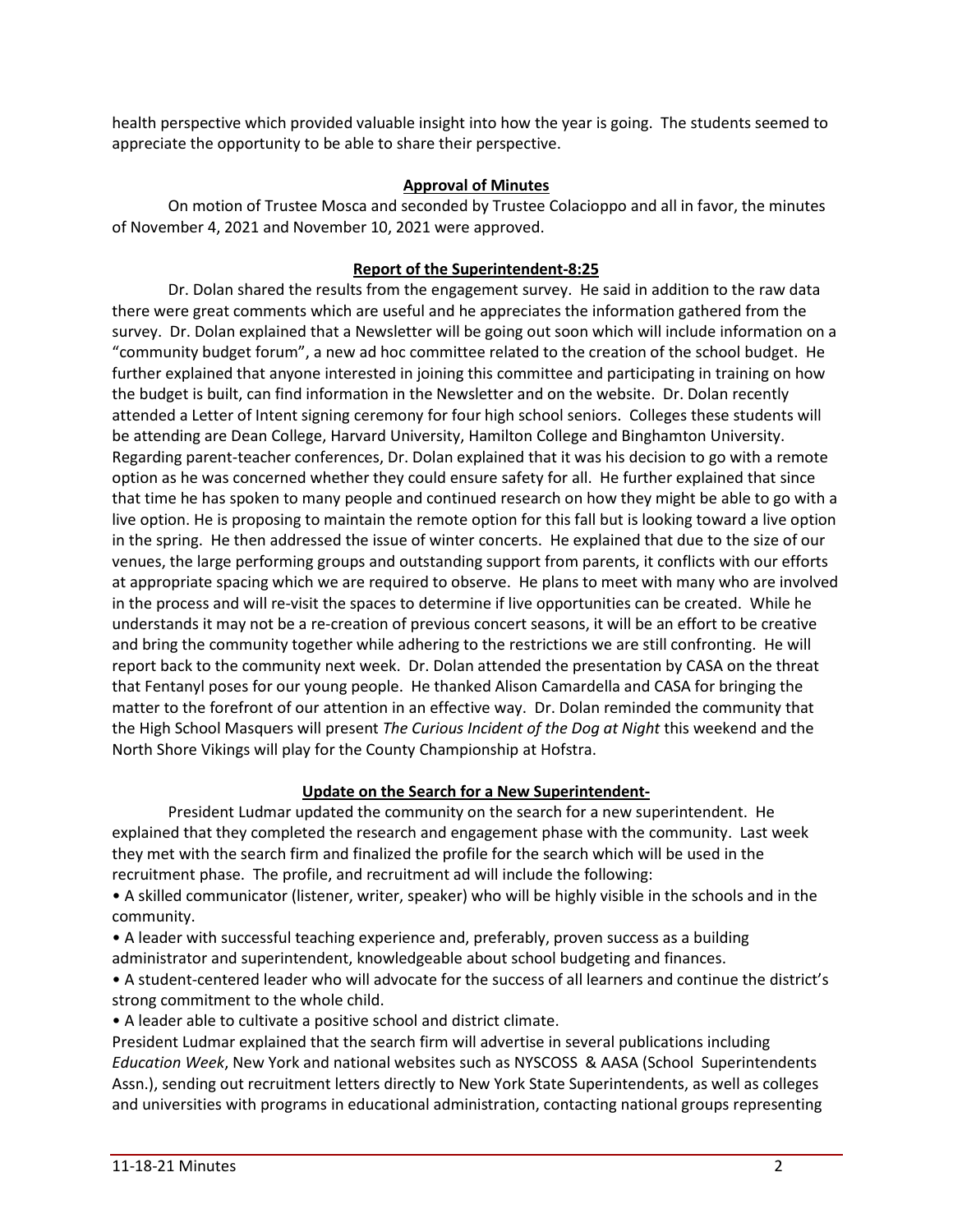current and aspiring superintendents, the National Association of Black School Educators, the National Association of Latino Administrators and Supervisors, other national groups that represent suburban school districts, and state board associations, as many superintendents are actively involved in those associations. He explained that will be the net that the consultants will cast for us as the search continues. He thanked those who participated in the process, and he will keep the public informed of the progress.

# **Regular Business Report on Student Achievement--8:35 p.m.**

Dr. Zublionis along with District Administrators presented the Report on Student Achievement based upon the school year 2020-2021. He explained that while the reopening of school in September 2020 was a triumph in one sense, the conditions of teaching and learning were hampered by several factors, including new Covid-19 safety protocols and procedures that limited resource use and student activities, modified learning schedules and models that limited class lengths and reduced in-person interaction (including shorter classes, asynchronous hybrid classes and a fully remote program), interrupted in-person schooling for individual quarantining and school closures, student social and emotional needs, the instability and uncertainty with pandemic and regulations, and the reassignment of several ENL, literacy and math support faculty to classrooms. He further explained that despite the challenges of the 2020-2021 school year, there were several strategic efforts taken by the North Shore Board of Education, the leadership team and the teachers that muted the potential impact of the pandemic on our students including: the development of an innovative summer enrichment and learning support program; the advancement of outdoor learning throughout much of the school year; the prioritization of efforts to identify and support the social emotional wellness and mental health needs of our students; the use of educational technology with intentionality to support the specific skill needs of students and to provide extra content support; the pre-assessment of student learning needs and the ongoing adjustment of teaching and learning; a rapid increase in the amount and type of professional learning opportunities offered to faculty; and fostering of teacher creativity and innovation.

Dr. Zublionis went on to say that as a result of these efforts, the administrative team believes they are moving towards the return to 2019 levels of achievement and the data throughout the report will illustrate several positive patterns, including that total proficiency levels of students are "moving" towards 2019 levels; data on 3-8 NYS, on certain grade levels, North Shore preformed within the top 3 in Nassau County; with some exceptions, students performed at or above New York State averages on Regents, AP and IB exams; students participated in extracurricular clubs, athletics, and the opportunities within the fine and performing arts at a high rate; there were more experiences and intentional learning opportunities related to the Shared Valued Outcomes; North Shore students were admitted into increasingly impressive colleges and universities. He reviewed areas of focus including: transition readiness to different level buildings; social emotional wellbeing and relational aggression between students; mastery performance; student engagement in learning and school culture; attendance issues due to the pandemic; caring for vulnerable learners; returning to the stress and demands of prepandemic school structure without sacrificing the creativity and innovation has been harnessed during the pandemic.

Finally, he reviewed the plan for the year ahead. He explained that while it is difficult to say that conditions are "normal," they are operating closer to typical schedules, models and opportunities of a typical school year than in the past two years. Having students seen every single day, is the first and most important advantage of this school year. Having a typical length of class periods and having somewhat easier to manage Covid-19 restrictions in classrooms allows us to operate within classrooms in more flexible ways. In addition, the full resources of our literacy and math academic intervention support faculty has been restored. He went on to say that coming into this school year has made us feel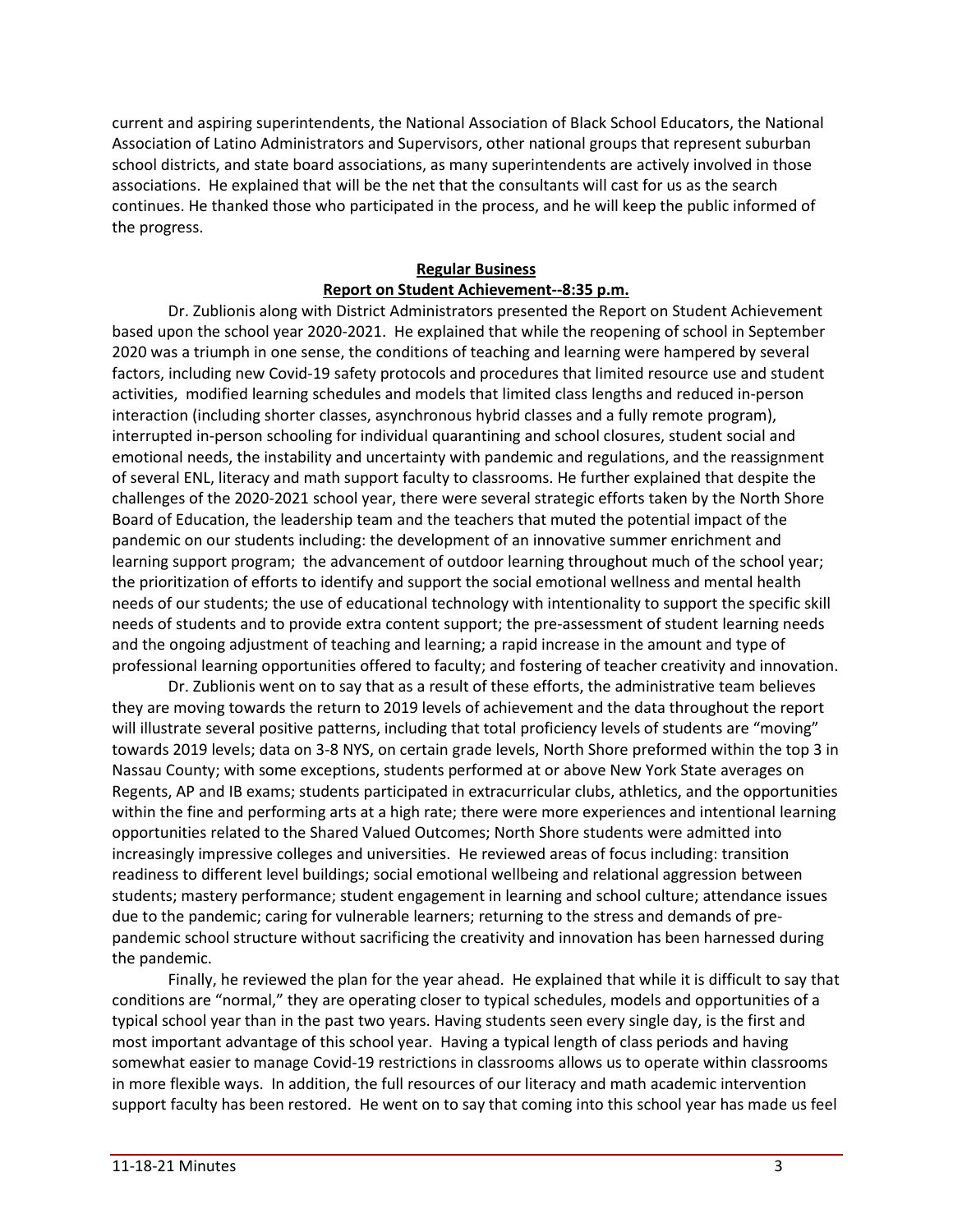more "normal," but also armed with the flexible thinking, creativity, and cutting-edge tools that we relied upon to face the challenges of the pandemic. He said we are poised to combine the best of our "pandemic innovation" not towards survival but towards meeting the above challenges and our continued reinvention on learning.

The Board discussed the report. They noted that it is important to convey to parents the false dichotomy that authentic and project-based assessments are not the same as standardized assessments. Trustees were impressed with the results of all of the efforts from last year including those related to outdoor learning, project-based learning and remaining focused on the SVOs. Concern was raised regarding the co-seating of IB and AP courses and whether this was being done in the most effective way.

President Ludmar noted that last year was a huge disruption for students, parents, teachers and administrators. He recognized what a massive effort it was and thanked all who carried out the work. He said he appreciated seeing the SVOs continue as a beacon in the curriculum and the strong participation in sports and clubs. He noted the overlap of the SVOs and IB with writing and analytical skills.

### **Comments from the Public - 9:27 pm**

Renee Monte, Glenwood Landing, said she appreciates Dr. Dolan revisiting the issue of winter concerts and asked if he would be willing to have parents at the meeting. Dr. Dolan explained that he will bring their concerns and suggestions to the meeting and will communicate with parents once there is more information. Ms. Monte reported that she attended the CASA presentation on Fentanyl and said the speaker was fabulous. She attended with her  $7<sup>th</sup>$  graders and feels it is important to have all students hear the message from this speaker. She asked if it would be possible to bring him in to meet with every grade. Dr. Dolan will bring this up with Ms. Camardella but said he is not sure the speaker is right for all grades. He agreed the event was very impactful and will research something that is age appropriate. Trustee Russo added that in the past the PTO and CASA have paid for assemblies which were mandatory for juniors if they wanted to attend certain events such as the prom. Ms. Monte asked if there is any information about the search for the new middle school principal. Dr. Dolan explained that they are interviewing finalists for the Assistant Director of Elementary Special Education and once that is completed, they will begin the search for the middle school principal. Finally, Ms. Monte said she has heard there is a movement to eliminate homework. She said she has just asked for the opposite as her daughter needs constant support and she is not in favor of less homework. President Ludmar responded that there is no movement to abolish homework. He further explained that approximately three years ago a committee reviewed the homework policy, presented their recommendations and modifications were made to the policy. Questions have recently been raised as to whether the policy is generally being followed. The Board has heard from some that there is too much homework, and some parents feel there is not enough. The Board is trying to reach a balance.

Diana Hedayati, Glenwood Landing, asked what was discussed at the last Board meeting regarding changes to homework policy. President Ludmar explained that there has been feedback from the community that the policy does not seem to be followed for sixth grade students, so we are asking that the policy be reviewed to ensure it is being followed both academically and socially.

Katia Armada, Glen Head, said she was a part of the homework task force. She said in her opinion, homework does not improve academic achievement, but she feels it is necessary in elementary school and in middle school. Ms. Armada asked why courses are running in the IB and AP program if there is low enrollment in those classes. She said she does not feel this is a good use of our resources. Ms. Armada praised the presentation by CASA and suggested this be spoken about with younger kids. President Ludmar agreed and commended Ms. Camardella. He went on to say when CASA was established, they followed the model of other districts that it should not be based as a school program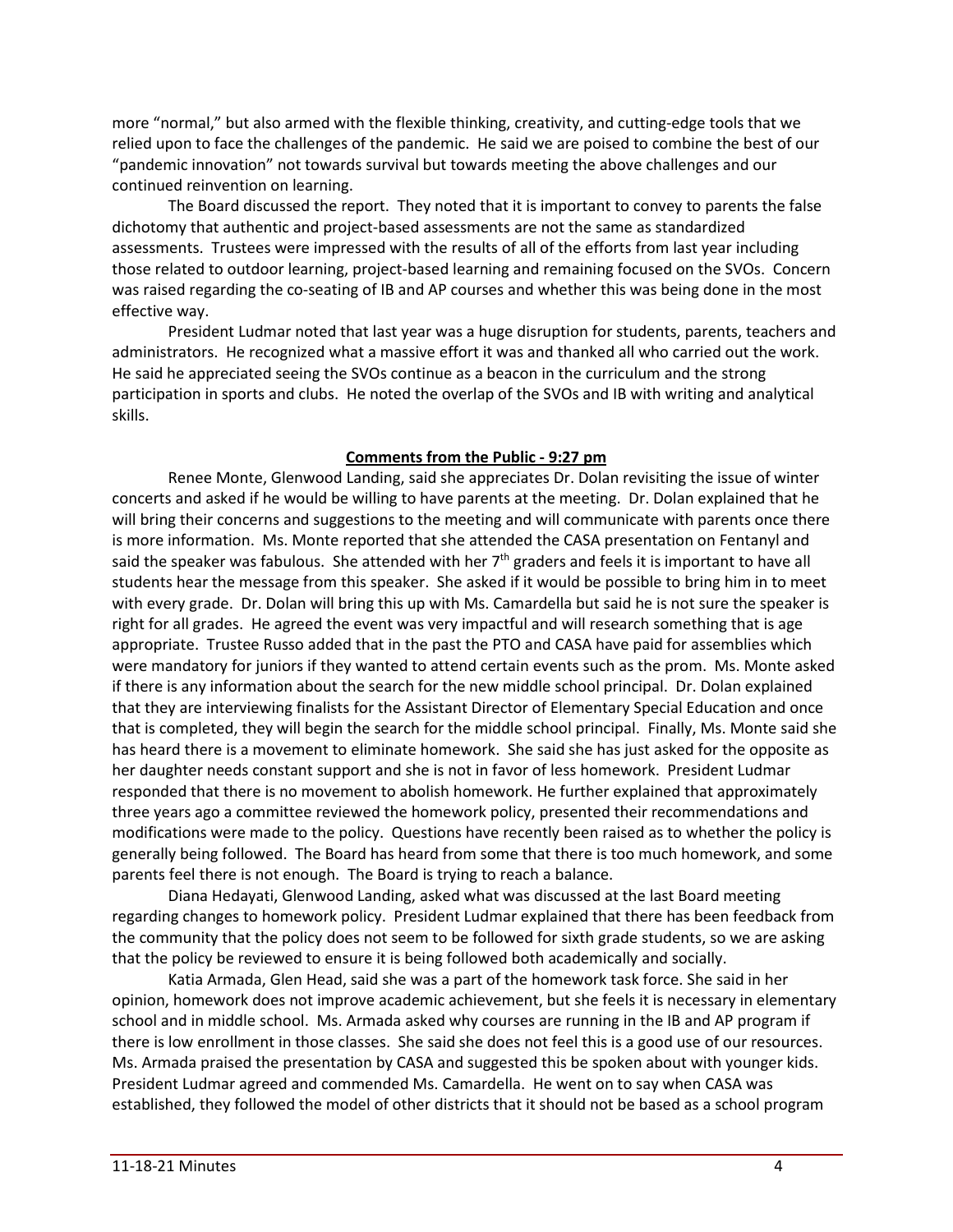but instead create it as a community organization which has proven to be more successful. President Ludmar further noted that this year 449 IB exams were administered to 226 students, this is 135 (30%) more exams and 45 (20%) more students than in May 2020. Ms. Armada said she feels Dr. Titone is a huge asset to the District.

Paul Puskuldjian, Glen Head, asked with the change to the open meeting law if all documents will be included on the agenda for the community going forward. Dr. Dolan explained not all documents will be released as certain documents are not subject to disclosure. He further explained that the District will be in compliance with the OML for the December meeting. Mr. Puskuldjian said he was surprised to hear from the Audit Committee meeting that the District placed almost \$1 million from fund balance into the Teachers' Retirement Reserve Fund. Mr. Puskuldjian asked whether chaperones for the Belize and Greece trips were paid with District funds. He also noted that he has an outstanding issue regarding the Victorian House and said he would like to get information on that. Dr. Dolan explained that chaperone costs for non-instructional trips are included in the fees collected by parents & students, it is not paid from District funds. Ms. Buatsi added that the District was reimbursed for the cost of chaperones for the trips to Belize and Greece from the fees collected by parents/students. Regarding the funds placed in the Teachers' Retirement Reserve, President Ludmar responded that our auditor tonight explained that no organization knows 12 days after the fiscal year ends what their fund balance will be. Our auditor further explained that the authorization made by the Board at their July 12 meeting did include the possibility for additional funds realized after the books were closed to be put into the TRS reserve as authorized by the Board. He agreed the amount was larger than originally thought, however, he explained that had the capital reserve placed before voters last May not been defeated, the Board would have had another option for placing those additional funds.

Jerry Romano, Sea Cliff, asked why \$947,000 went into the TRS reserve, when the contribution rates are decreasing. President Ludmar explained that this reserve was only created 2 years ago and was created so if the rates go up there will be funds to cover that. This is the financial plan that the Board has decided to follow to avoid a rate spike in the future. Mr. Romano noted that the District has been using grant money as a "glide path" to offset the decrease in taxes from LIPA since 2014, however he said it seems LIPA's tax payment has been increasing, not decreasing. President Ludmar explained that if LIPA had remained on the tax rolls, they would have been paying more, instead they are paying PILOTs which is fixed and does not calculate into the tax cap in the same way. He further explained the District has used \$4.2 million of the grant money to offset the tax levy, which has been the plan all along, and which has been explained year after year. Trustee Russo added that the tax revenue dollars from LIPA have gone down, the PILOT numbers have increased but the PILOT is counted differently towards the 2%. The fact that LIPA came off the tax rolls had a bigger impact on us. She added that the District recently did get more money in a legislative grant. President Ludmar added that he has been speaking about the LIPA issue to every organization in the District and the Board continues to monitor the situation.

Roger Friedman, Sea Cliff, asked if the \$170,000 in legal fees incurred by the District due to Paul Puskuldjian and Jerry Romano was paid by the taxpayer. Ms. Buatsi said yes, this was paid from general fund. Mr. Friedman noted that Mr. Romano has been complaining about the funds from the legislative grant being part of unassigned fund balance, but now he is complaining that the District has been utilizing those funds. Mr. Friedman congratulated the students and faculty who were recognized as well as the high school for the Blue Ribbon award. He thanked the Board for listening to the input about concerts. He appreciates the academic achievement noted by Dr. Zublionis in his report and said it is a concerted effort and dedication from the top down. Finally, he said it is easy for individuals to throw out accusations but reminded everyone that we have a Board who answers questions, puts the financials on the website, and what our students get speaks for themselves. He said he hopes the community will see what is going on.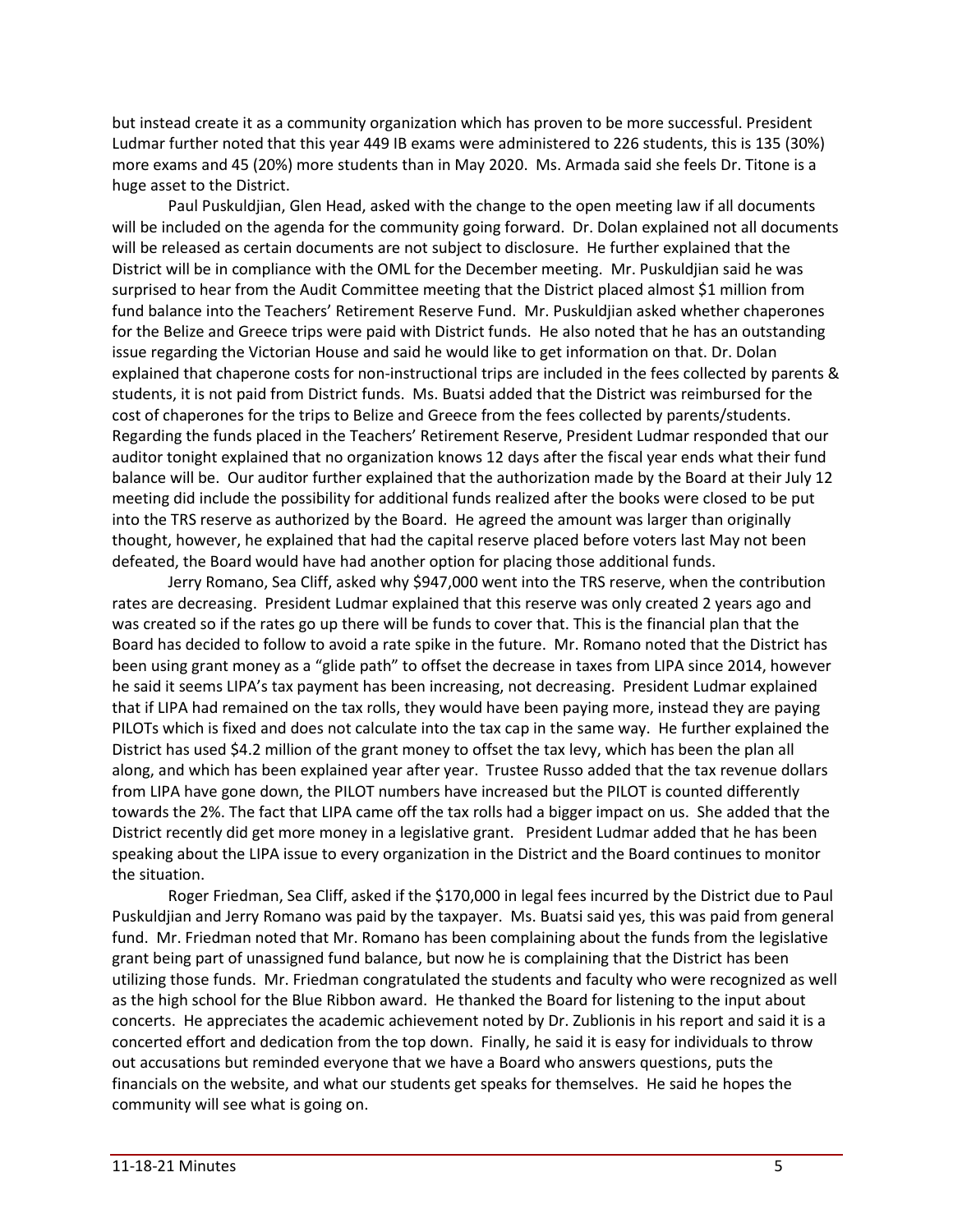Lauren Grella, Glen Cove, asked if Dr. Dolan is willing to entertain a change in how concerts and parent-teacher conferences will be held. She asked what research was relied upon to come to the decision. Dr. Dolan said his determination was based on everyone's health. Ms. Grella asked for an update on the sinkhole at Glen Head School. Dr. Dolan explained that they have already contacted the contractor, it has been examined, they have received some proposals and they are looking to utilize the repair reserve. Dr. Rufa will share some additional information as he receives it.

Toni Curran, Glen Head, attended the PTSO meeting at the middle school regarding homework. She said there is much support including a homework center, resource center, math center, extra help, all staffed by teachers. She recommended parents seek out information from their building principal.

### **10:25 p.m.**

On motion of Trustee Mosca and seconded by Trustee Russo and all in favor, it was:

### Personnel

### *Increment for Advanced Study - Certified*

BE IT RESOLVED, That the Board of Education of the North Shore Central School District hereby approves an increment for advanced study for Stephen Carr, Health, from Step 2 of the MA+15 salary schedule to Step 2 of the MA+30 salary schedule, effective September 1, 2021

### *Resignation - Certified*

BE IT RESOLVED, That the Board of Education of the North Shore Central School District hereby accepts the resignation of Elizabeth Lazar, Elementary (.4), effective November 29, 2021

### *Regular Substitute (Leave Replacement) Appointments - Certified*

BE IT RESOLVED that the Board of Education of the North Shore Central School District hereby approves a regular substitute (leave replacement) appointment for Katie Kozulla, Speech-Language Pathologist, on Step 1 of the MA salary schedule, effective November 19, 2021 through June 30, 2022

BE IT RESOLVED that the Board of Education of the North Shore Central School District hereby approves a regular substitute (leave replacement) appointment for Ken Mady, Special Education, on Step 10 of the MA salary schedule, effective November 19, 2021 through January 5, 2022

BE IT RESOLVED that the Board of Education of the North Shore Central School District hereby approves a regular substitute (leave replacement) appointment for Katherine Boehm, Elementary, on Step 3 of the MA salary schedule, effective November 24, 2021 through December 3, 2021

BE IT RESOLVED that the Board of Education of the North Shore Central School District hereby approves a regular substitute (leave replacement) appointment for Jenna Politoski, Teaching Assistant, on Step 1 of the Level II Teaching Assistant salary schedule, effective November 19, 2021 through December 16, 2021

BE IT RESOLVED that the Board of Education of the North Shore Central School District hereby approves a regular substitute (leave replacement) appointment for Shanequa Dumpson, Elementary, on Step 3 of the MA salary schedule, effective November 19, 2021 through June 30, 2022

BE IT RESOLVED that the Board of Education of the North Shore Central School District hereby approves a regular substitute (leave replacement) appointment for Nick Pandolfi, Elementary, on Step 1 of the BA salary schedule, effective November 19, 2021 through December 16, 2021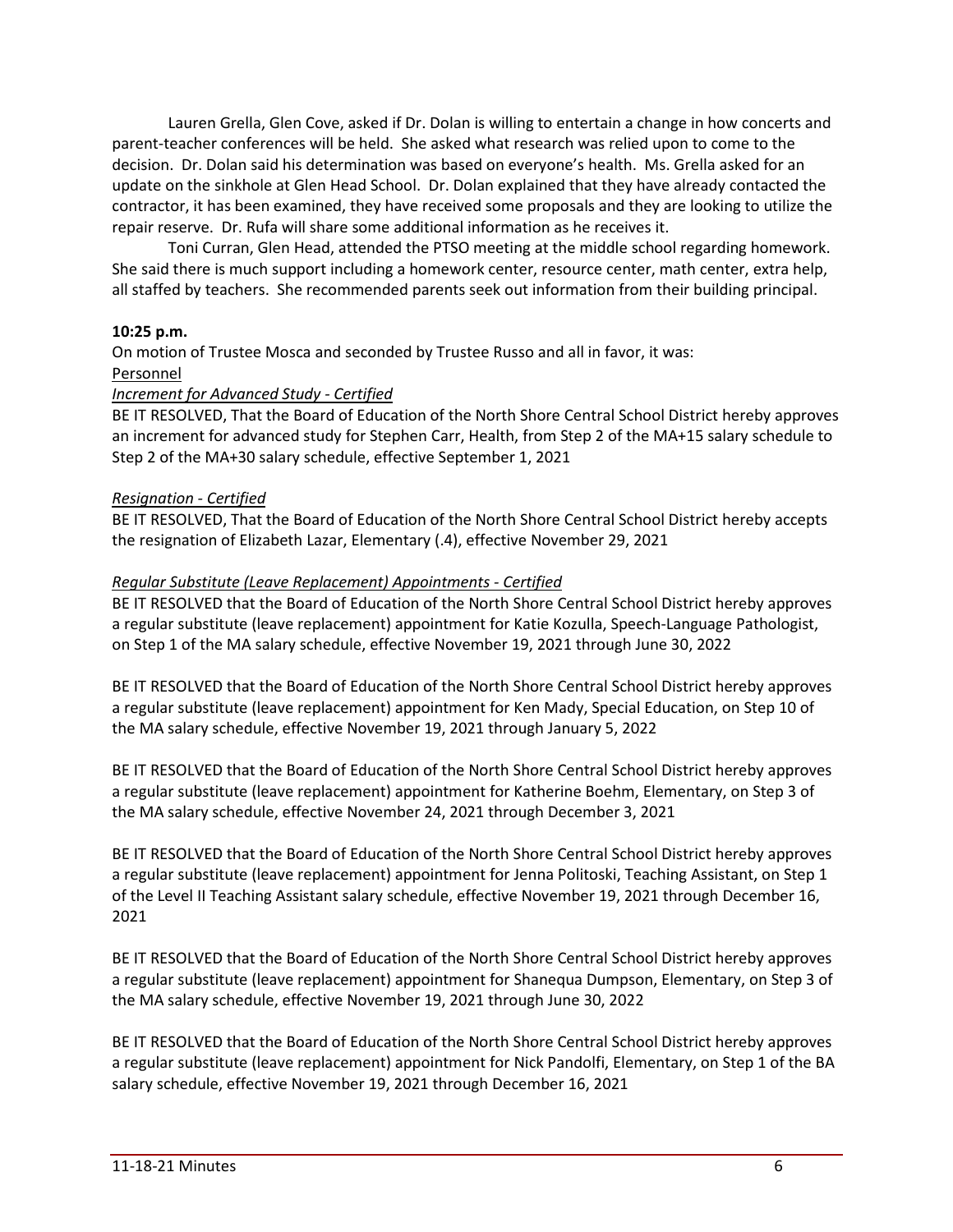BE IT RESOLVED that the Board of Education of the North Shore Central School District hereby approves a regular substitute (leave replacement) appointment for Lisa Polito, Music, on Step 10 of the MA salary schedule, effective November 5, 2021 through November 19, 2021

### *Part-time Appointments*

BE IT RESOLVED, That the Board of Education of the North Shore Central School District hereby approves a part-time (.4) appointment for Dana Korin, Elementary, on Step 7 of the MA+15 salary schedule, effective November 19, 2021 through June 30, 2022

BE IT RESOLVED, That the Board of Education of the North Shore Central School District hereby approves a part-time (.4) appointment for Patricia Bacchioni, Elementary, on Step 10 of the MA salary schedule, effective November 19, 2021 through June 30, 2022

## *Appointments - Non-Certified*

BE IT RESOLVED, That the Board of Education of the North Shore Central School District hereby approves the appointment of Sarah Chandonnet, School Monitor p/t at North Shore Middle School, effective October 25, 2021

BE IT RESOLVED, That the Board of Education of the North Shore Central School District hereby approves the appointment of Branislava Dan, Teacher Aide at Sea Cliff Elementary School, effective October 25, 2021

BE IT RESOLVED, That the Board of Education of the North Shore Central School District hereby approves the appointment of Cami Scher, School Monitor p/t, at North Shore Middle School, effective November 8, 2021

# *Amendment to an Employment Agreement between the Board of Education of the North Shore CSD and the Assistant Superintendent for Business*

BE IT HEREBY RESOLVED that the Board of Education of the North Shore Central School District agrees to amend the employment agreement dated February 1, 2007 between the Board and Olivia Buatsi on the terms specified in an agreement dated November 18, 2021; and

BE IT FURTHER RESOLVED that the Board President be authorized to execute said agreement on behalf of the Board.

# *Amendment to an Employment Agreement between the Board of Education of the North Shore CSD and the Assistant Superintendent for Curriculum and Instruction*

BE IT HEREBY RESOLVED that the Board of Education of the North Shore Central School District agrees to amend the employment agreement dated March 14, 2019 between the Board and Christopher Zublionis on the terms specified in an agreement dated November 18, 2021; and

BE IT FURTHER RESOLVED that the Board President be authorized to execute said agreement on behalf of the Board.

# Teacher Overage

BE IT RESOLVED, That the Board of Education of the North Shore Central School District hereby approves the following overage:

Katie Kozulla, Special Education (.033), effective 10/21/21 through 6/24/22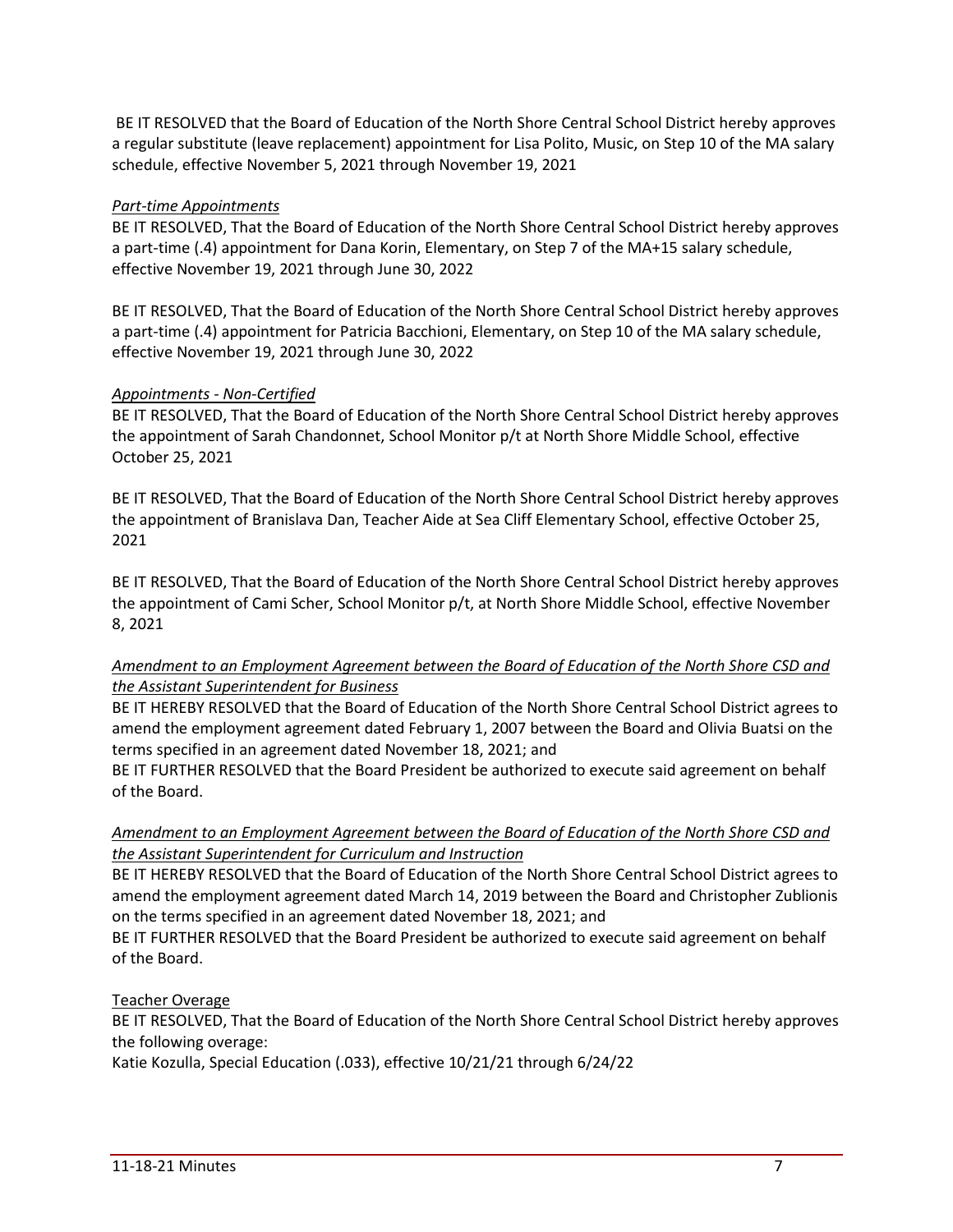*Memorandum of Understanding between the North Shore Central School District and Security Personnel* BE IT RESOLVED, That the Board of Education of the North Shore Central School District approve a Memorandum of Understanding between the School District and Gerard Lester, Security Employee

BE IT RESOLVED, That the Board of Education of the North Shore Central School District approve a Memorandum of Understanding between the School District and Brian McGann, Security Employee

BE IT RESOLVED, That the Board of Education of the North Shore Central School District approve a Memorandum of Understanding between the School District and Andrew Nyhan, Security Employee

## *Additions to the Per Diem Substitute List*

BE IT RESOLVED, That the Board of Education of the North Shore Central School District hereby approves the additions of the following names to the per diem substitute list:

| Name             | <b>Type</b>                    |
|------------------|--------------------------------|
| Samuel Greaker   | <b>Teacher Substitute</b>      |
| Kristen Krittman | Clerical Substitute            |
| Helen Siaxabanis | <b>Teacher Aide Substitute</b> |
| Katelyn Maloney  | Teacher Substitute             |

## *Extra-Curricular Activity Coaches*

BE IT RESOLVED, That the Board of Education of the North Shore Central School District hereby approves the following extra curricular activity coaches:

| High School                  | Advisor               | Step |
|------------------------------|-----------------------|------|
| Varsity Men's Lacrosse       | John Pace             | 1    |
| Varsity Asst. Men's Lacrosse | Justin Fitzpatrick    | 1.   |
| Middle School                |                       |      |
| Girls Basketball             | <b>Brooke Foltman</b> |      |

# *Side Letter Agreement Concerning Extra-Curricular Clubs*

BE IT RESOLVED, that the Board of Education of the North Shore Central School District hereby approves a side letter of agreement between the North Shore Central School District and the North Shore Schools Federated Employees concerning Extra-Curricular Clubs dated November 18, 2021; and BE IT FURTHER RESOLVED, that the Board of Education hereby authorizes the Superintendent of Schools to execute the necessary documents to effectuate said Agreement on behalf of the Board of Education

On motion of Trustee Colacioppo and seconded by Trustee Jones and all in favor, it was: Acceptance of the Independent Audit Reports for fiscal year ended June 30, 2021

BE IT RESOLVED, That the Board of Education of the North Shore Central School District hereby accepts the Independent Audit Reports as prepared by Cullen & Danowski, and reviewed by the Audit Committee on November 4, and November 18, 2021 for year ended June 30, 2021

On motion of Trustee Jones and seconded by Trustee Macari and all in favor, it was: Approval of Budget Transfers

BE IT RESOLVED, That the Board of Education of the North Shore Central School District hereby approves budget transfers in the amount of \$59,667.50 to cover legal fees, \$20,386.99 to cover BOCES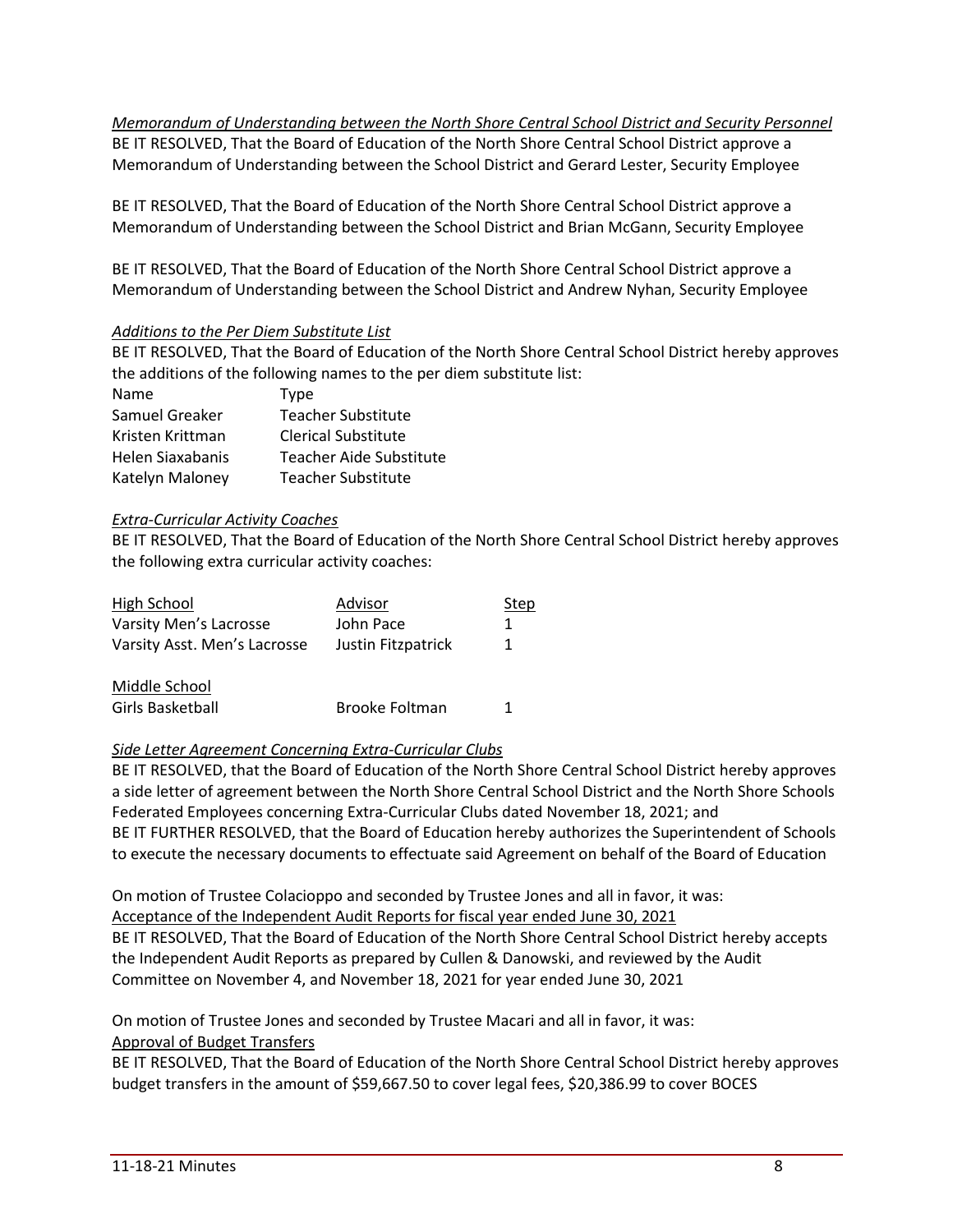maintenance fees (DW copiers), and \$12,934.78 for Special Education services, for a total amount of \$92,989.27, effective November 18, 2021

On motion of Trustee Colacioppo and seconded by Trustee Mosca and all in favor, it was: Appointment of the Legislative Action Committee Chair

BE IT RESOLVED, That the Board of Education of the North Shore Central School District hereby appoints James Versocki Chair of the Legislative Action Committee (LAC)

On motion of Trustee Galati and seconded by Trustee Mosca and all in favor, it was: Approval of a Resolution Authorizing School Leadership, LLC to Advertise for the Position of Superintendent of Schools in Various Publications

WHEREAS, the Board of Education has engaged the services of School Leadership, LLC of Malverne, New York to assist it in its search for a new Superintendent of Schools, and

WHEREAS, School Leadership, LLC has submitted a Specification Development Report to the Board following the firm's conduct of focus groups and public meetings to solicit input and ideas from staff, students, parents, and the community at large,

NOW, THEREFORE, BE IT RESOLVED AS FOLLOWS:

The Board authorizes School Leadership, LLC to arrange for publication of position advertisements in Education Week, postings on multiple electronic bulletin boards of regional, state and national professional associations, and the dissemination of a recruitment letter by the consultant. Said advertisements, postings, and recruitment letter shall make reference to the following specifications for the candidates for said position:

The successful candidate will be:

• An experienced, district-wide leader of the highest integrity, with proven success as a visionary who is able to both understand a district and move it forward to achieve new and challenging goals.

• A skilled communicator (listener, writer, speaker) who will be highly visible in the schools and in the community.

• A leader with successful teaching experience and, preferably, proven success as a building administrator and superintendent, knowledgeable about school budgeting and finances.

• A student-centered leader who will advocate for the success of all learners and continue the district's strong commitment to the Whole Child.

• A leader able to cultivate a positive school and district climate.

This resolution shall take effect immediately.

On motion of Trustee Jones and seconded by Trustee Russo and all in favor, Action Items 16a and16b were separated and Action 16b – Approval of an Agreement between the North Shore CSD and Gian Paul Gonzalez was tabled.

On motion of Trustee Jones and seconded by Trustee Mosca and all in favor, it was: Approval of an Agreement between the North Shore CSD and Wilson Elser Moskowitz, Eldeman & Dicker, LLP

BE IT RESOLVED, That the Board of Education of the North Shore Central School District hereby approves an Agreement between the School District and Wilson Elser Moskowtize Edelman & Dicker LLP, for legal services, effective November 18, 2021; and

BE IT FURTHER RESOLVED, that the Board of Education hereby authorizes the President of the Board of Education to execute said Agreement on behalf of the Board of Education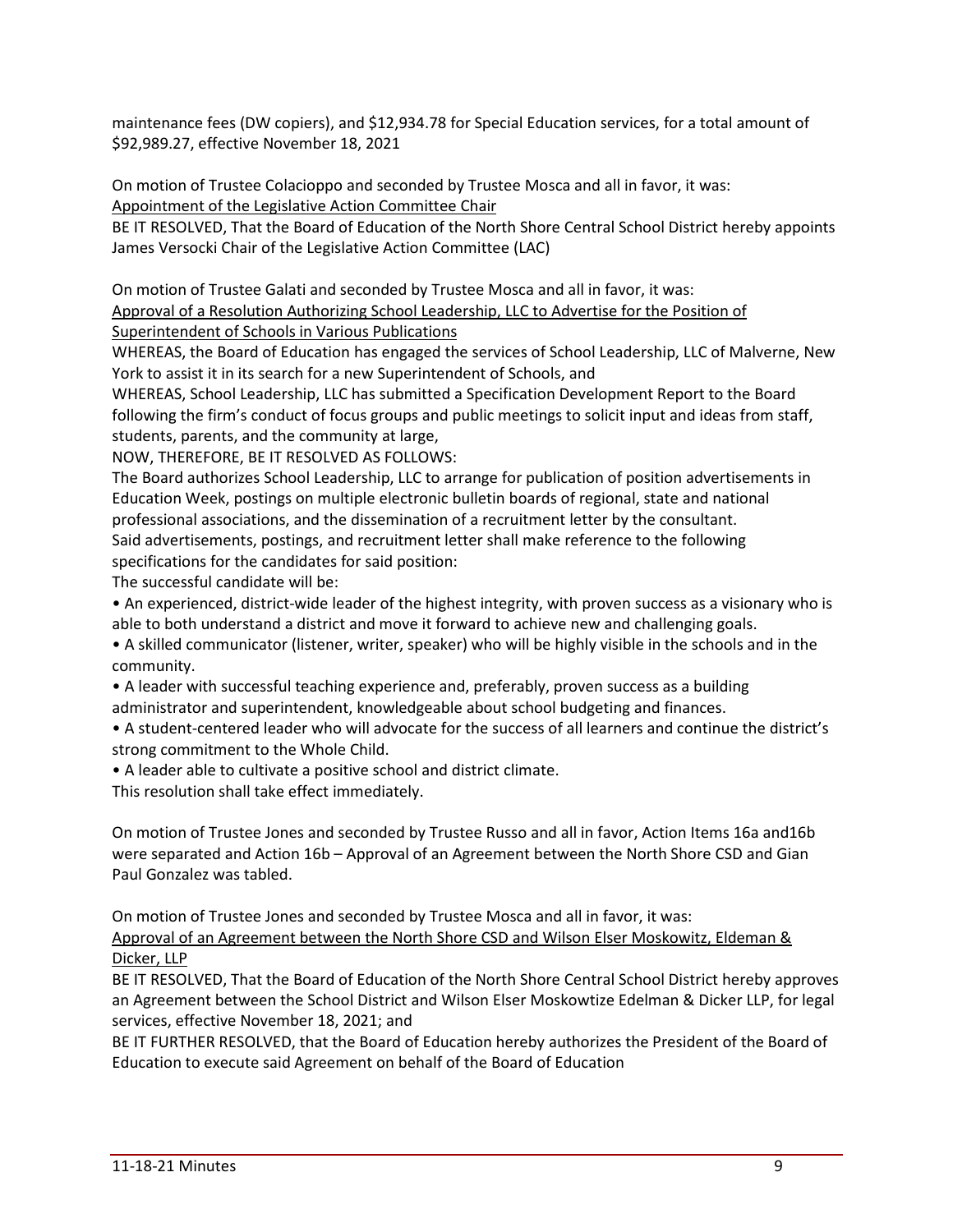On motion of Trustee Colacioppo and seconded by Trustee Galati and all in favor, it was: Approval of an Agreement between the North Shore CSD and Nicolette Marie Scrozzo

BE IT RESOLVED, That the Board of Education of the North Shore Central School District hereby approves an Agreement between the School District and Nicolette Marie Scrozzo to provide behavior intervention services during the period September 1, 2021 through June 2022, as per the terms and conditions set forth in the attached agreement; and

BE IT FURTHER RESOLVED, that the Board of Education hereby authorizes the President of the Board of Education to execute said Agreement on behalf of the Board of Education

Approval of an Agreement between the North Shore CSD and Harmony Heights

BE IT RESOLVED that the Board of Education of the North Shore Central School District hereby approves the Agreement between the School District and Harmony Heights to provide special education instruction and related services as per the individualized education program (IEP) of each pupil to be enrolled in their program, as per the terms and conditions set forth in the attached agreement, effective July 1, 2021 through June 30, 2022; and

BE IT FURTHER RESOLVED, that the Board of Education hereby authorizes the President of the Board of Education to execute said Agreement on behalf of the Board of Education.

Prior to approval President Ludmar noted that all of the following contracts are providing services to students who are attending a school that is within the boundaries of the North Shore School District. North Shore is the District of Location and by law must provide special education services. The District gets reimbursed by the districts of residence, however these expenditures show up on the expense side of the budget. He further explained that this is another example of how raw budget numbers divided by the number of students in the district does not accurately reflect the cost per pupil.

On motion of Trustee Russo and seconded by Trustee Mosca and all in favor, it was:

Approval of Special Education Services Contract with East Williston UFSD

BE IT RESOLVED that the Board of Education of the North Shore Central School District hereby approves the Agreement between the School District and the East Willison Union Free School District for Special Education Services for parentally-placed students with disabilities attending non-public schools located within the North Shore School District and residing within the East Williston UFSD during the 2021-2022 school year

BE IT FURTHER RESOLVED, that the Board of Education hereby authorizes the President of the Board of Education to execute the necessary documents to effectuate said Agreement on behalf of the Board of Education.

# Approval of Special Education Services Contract with Glen Cove City School District

BE IT RESOLVED that the Board of Education of the North Shore Central School District hereby approves the Agreement between the School District and the Glen Cove City School District for Special Education Services for parentally-placed students with disabilities attending non-public schools located within the North Shore School District and residing within the Glen Cove City School District during the 2021-2022 school year

BE IT FURTHER RESOLVED, that the Board of Education hereby authorizes the President of the Board of Education to execute the necessary documents to effectuate said Agreement on behalf of the Board of Education.

# Approval of Special Education Services Contract with Great Neck UFSD

BE IT RESOLVED that the Board of Education of the North Shore Central School District hereby approves the Agreement between the School District and the Great Neck Union Free School District for Special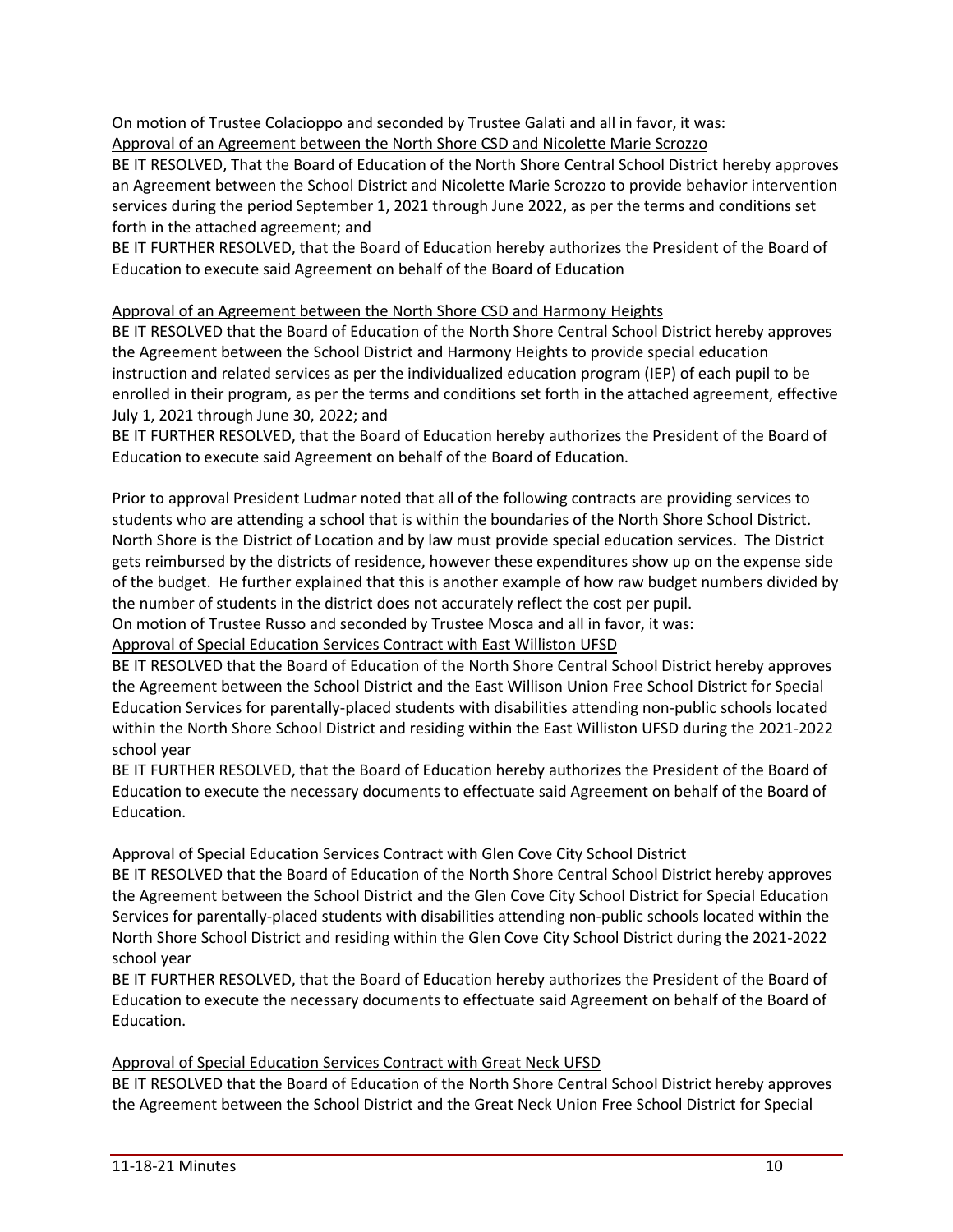Education Services for parentally-placed students with disabilities attending non-public schools located within the North Shore School District and residing within the Great Neck UFSD during the 2021-2022 school year

BE IT FURTHER RESOLVED, that the Board of Education hereby authorizes the President of the Board of Education to execute the necessary documents to effectuate said Agreement on behalf of the Board of Education.

## Approval of Special Education Services Contract with Jericho UFSD

BE IT RESOLVED that the Board of Education of the North Shore Central School District hereby approves the Agreement between the School District and the Jericho Union Free School District for Special Education Services for parentally-placed students with disabilities attending non-public schools located within the North Shore School District and residing within the Jericho UFSD during the 2021-2022 school year

BE IT FURTHER RESOLVED, that the Board of Education hereby authorizes the President of the Board of Education to execute the necessary documents to effectuate said Agreement on behalf of the Board of Education.

## Approval of Special Education Services Contract with Locust Valley CSD

BE IT RESOLVED that the Board of Education of the North Shore Central School District hereby approves the Agreement between the School District and the Locust Valley Central School District for Special Education Services for parentally-placed students with disabilities attending non-public schools located within the North Shore School District and residing within the Locust Valley CSD during the 2021-2022 school year

BE IT FURTHER RESOLVED, that the Board of Education hereby authorizes the President of the Board of Education to execute the necessary documents to effectuate said Agreement on behalf of the Board of Education.

### Approval of Special Education Services Contract with Manhasset UFSD

BE IT RESOLVED that the Board of Education of the North Shore Central School District hereby approves the Agreement between the School District and the Manhasset Union Free School District for Special Education Services for parentally-placed students with disabilities attending non-public schools located within the North Shore School District and residing within the Manhasset UFSD during the 2021-2022 school year

BE IT FURTHER RESOLVED, that the Board of Education hereby authorizes the President of the Board of Education to execute the necessary documents to effectuate said Agreement on behalf of the Board of Education.

### Approval of Special Education Services Contract with Oyster Bay-East Norwich SD

BE IT RESOLVED that the Board of Education of the North Shore Central School District hereby approves the Agreement between the School District and the Oyster Bay-East Norwich School District for Special Education Services for parentally-placed students with disabilities attending non-public schools located within the North Shore School District and residing within the Oyster Bay-East Norwich SD during the 2021-2022 school year

BE IT FURTHER RESOLVED, that the Board of Education hereby authorizes the President of the Board of Education to execute the necessary documents to effectuate said Agreement on behalf of the Board of Education.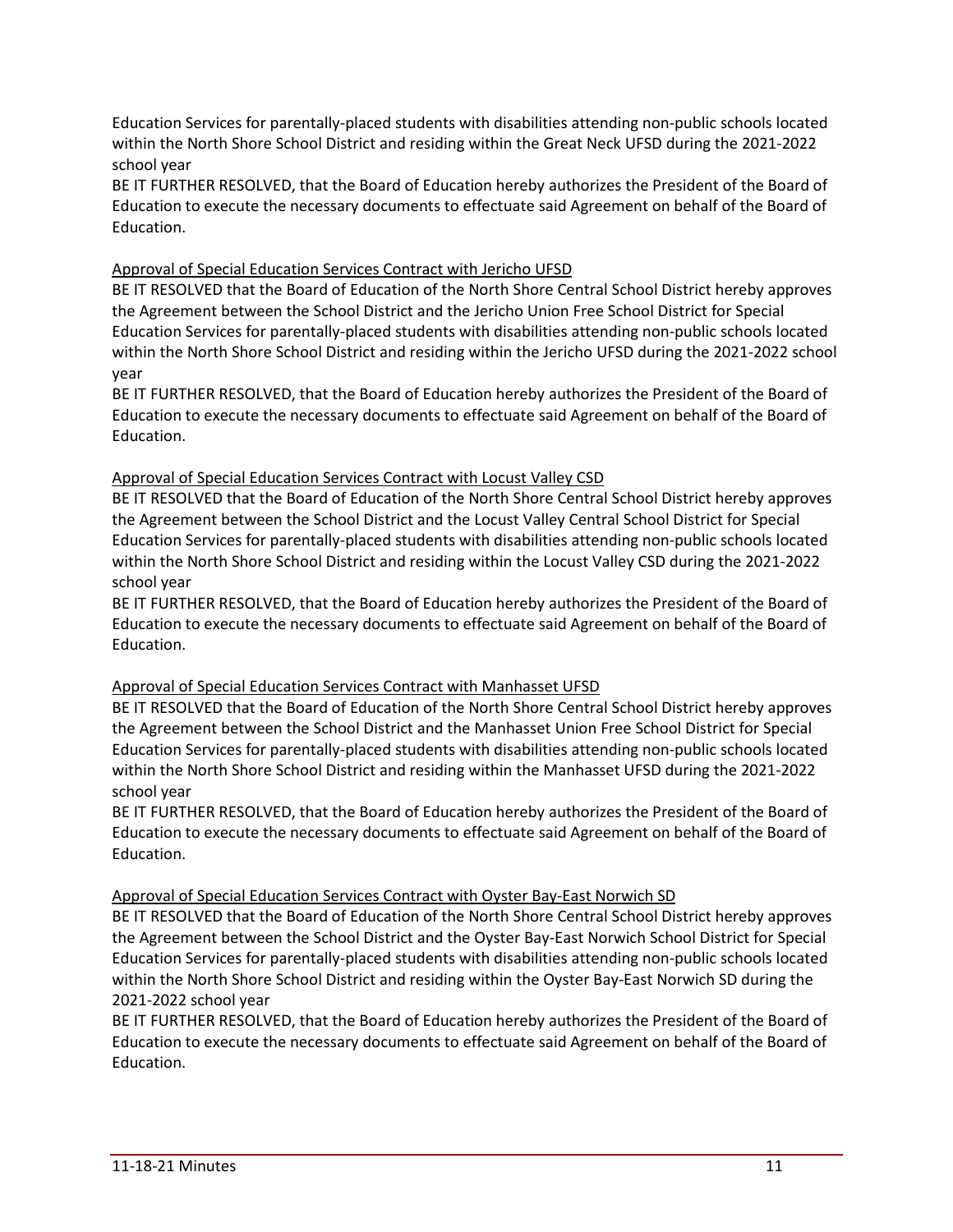## Approval of Special Education Services Contract with Port Washington UFSD

BE IT RESOLVED that the Board of Education of the North Shore Central School District hereby approves the Agreement between the School District and the Port Washington Union Free School District for Special Education Services for parentally-placed students with disabilities attending non-public schools located within the North Shore School District and residing within the Port Washington UFSD during the 2021-2022 school year

BE IT FURTHER RESOLVED, that the Board of Education hereby authorizes the President of the Board of Education to execute the necessary documents to effectuate said Agreement on behalf of the Board of Education.

## Approval of Special Education Services Contract with Roosevelt SD

BE IT RESOLVED that the Board of Education of the North Shore Central School District hereby approves the Agreement between the School District and the Roosevelt School District for Special Education Services for parentally-placed students with disabilities attending non-public schools located within the North Shore School District and residing within the Roosevelt SD during the 2021-2022 school year BE IT FURTHER RESOLVED, that the Board of Education hereby authorizes the President of the Board of Education to execute the necessary documents to effectuate said Agreement on behalf of the Board of Education.

## Approval of Special Education Services Contract with Seaford UFSD

BE IT RESOLVED that the Board of Education of the North Shore Central School District hereby approves the Agreement between the School District and the Seaford Union Free School District for Special Education Services for parentally-placed students with disabilities attending non-public schools located within the North Shore School District and residing within the Seaford UFSD during the 2021-2022 school year

BE IT FURTHER RESOLVED, that the Board of Education hereby authorizes the President of the Board of Education to execute the necessary documents to effectuate said Agreement on behalf of the Board of Education.

# **Board Committee Reports**

Trustee Macari reported on the Wellness Committee. She and Trustee Colacioppo both attended the meeting. She reported that there are many new voices on the committee including high school students who talked about homework, and many of the mental health staff who were able to hear the student's input about homework. The committee discussed the wellness policy which currently focuses on nutrition. They will work on adding to the policy this year. They also discussed well-being and engagement.

Trustee Mosca reported on the first meeting of the Legislative Action Committee (LAC). They welcomed 5 new members, briefly reviewed the bylaws, reviewed the meeting dates for the year and talked about the areas of focus which the Board identified. The new chair of the committee, James Versocki, will assign members to different focus areas. They plan to arrange a meeting with DHC to explain the work they are doing on behalf of the District. She said it was a very productive meeting and she thanked President Ludmar for spearheading it on her behalf.

Trustee Colacioppo reported on a meeting of the Construction Steering Committee. They welcomed two new members. They discussed the planters at the high school entrance which are defective and will be replaced. The cabling project is complete. There are no issues with switches and cameras. They discussed data security and it was decided it will be stored in the cloud. Cybersecurity was reviewed including ransomware. Phase I projects were updated. Balancing and Testing is complete, they discussed HEPA and UV study for large spaces. Foul ball netting at the high school should be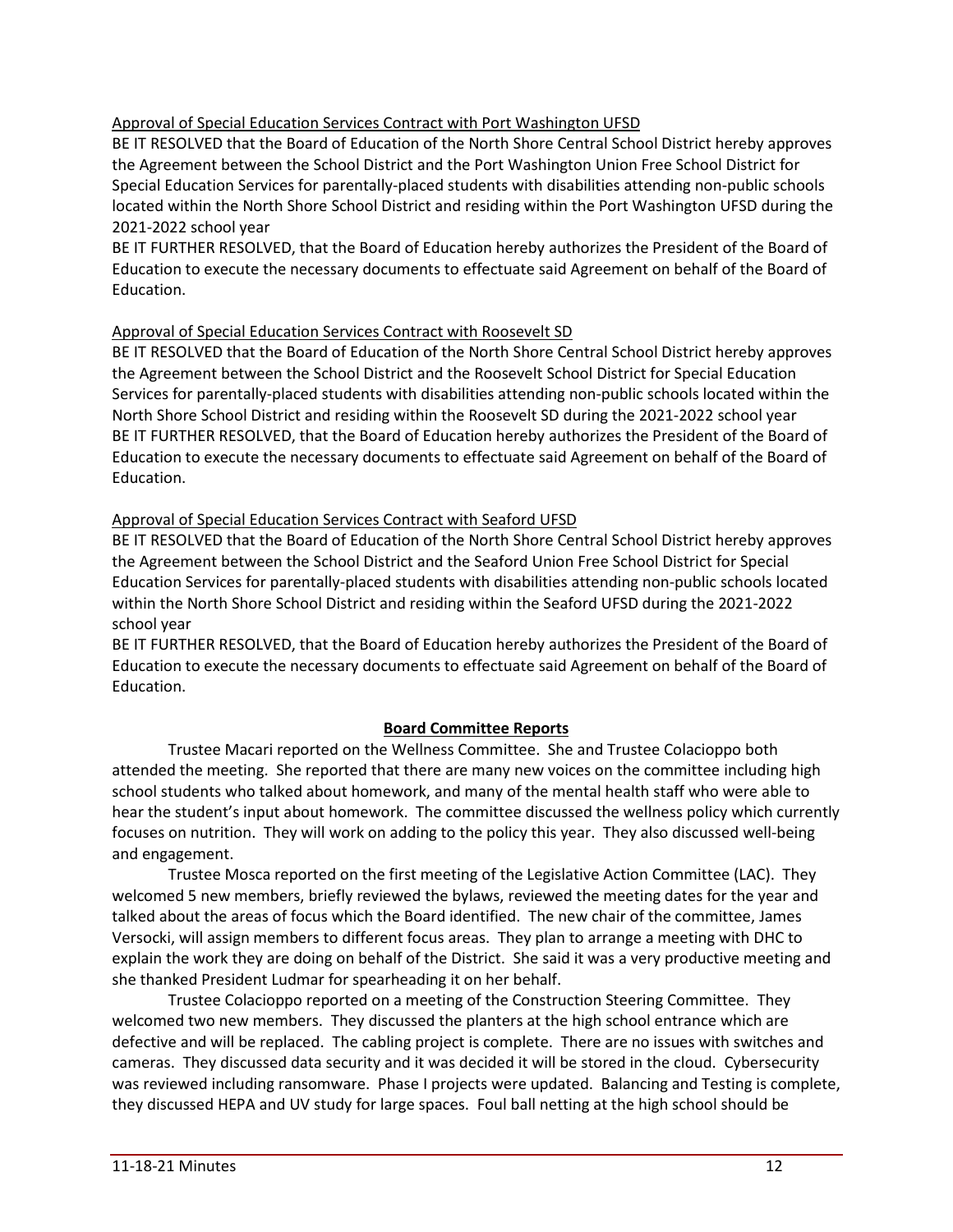completed this winter. They discussed better tents for longer use. They are looking into a traffic study to determine the best location for the electronic sign.

Trustee Macari reported on a meeting of the Policy Committee. This year they will review series 1000 (Community Relations), 2000 (Governance & Operations) and 3000 (Administration). In addition, the committee is interested in looking at policies regarding climate control, suicide prevention and compliance with their policies. They have reached out to NYSSBA for any information or suggested policies. They are asking for any feedback on the policies being reviewed this year and have placed a link on the District's website for this purpose. Anyone interested in sending feedback can do so by accessing this under the BOE tab on the website and "Policy Review". She thanked Dr. Zublionis for setting up this link so quickly. President Ludmar asked that our policies be added to BoardDocs.

Trustee Jones reported on a meeting of the Safety Committee. They reviewed the number of drills for the year, including fire drills and emergency drills. There will be an emergency dismissal drill next Tuesday. They reviewed the protocols for buildings in case of a tornado warning. Employee training was discussed; this is done online. Food allergy training has been extended to bus drivers, teacher aides and monitors. They discussed construction. The District is complying with vaccinations or testing of employees and will offer flu shots. The District is encouraging everyone to be careful during holiday travel. They are working on ventilation issues and buses are operating with windows cracked. There is a standing issue with problematic intersections which is being addressed. One in particular is the stop sign at Scudders Lane and Cody Avenue. They discussed the sink hole at Glen Head School.

### **Old Business-10:55 p.m.**

Dr. Dolan addressed the homework issue. He reiterated that if parents have concerns, they should be encouraged to go to the teacher or building administrator. He said the building principals want to hear the concerns, to address them and to solve the problem. He went on to say they should be the first line of defense. He added that Dr. Zublionis has done a lot of research on this, and they take it seriously. They will report back to the Board If they feel there is a need to adjust or amend the policy.

Trustee Mosca said Ms. Imperiale gave a great presentation to the PTSO regarding homework. They had an extensive conversation about homework and illustrated why it is important to start with the frontline people instead of going to the Board as every parent had a different issue. She recognized much work has been done on this issue and agreed there is no one better to address it than the teacher or building principal.

Trustee Macari agreed that Dr. Zublionis' report on homework was thorough and there was an enormous amount of research and information from stakeholders. She said although there has been success on the elementary level, she feels some of the issue is systemic.

Trustee Russo noted that the Middle School was only one of six schools that was open during the pandemic for full time instruction and the scores are a direct reflection of that accomplishment. She went on to say that our teachers did the impossible and that achievement is not diminished from the DASA report which was partly due to the structure put in place. She said she is forever grateful to the middle school staff and administrators Rob Dennis, Brendan Nelson and Dr. Zublionis which allowed the 6-8 grade students to attend school every day as there is nothing better than in-school instruction.

President Ludmar agreed with Trustee Russo's sentiments and said he regrets there was not an audience to hear it. He further added, people he spoke with in other states, who were not able to do what North Shore did, were amazed at what we accomplished.

### **New Business--11:03 p.m.**

Trustee Russo said she has been hearing from faculty and staff that there is a lack of ability to correct unacceptable behavior due to the Board's policy. She asked that the policy committee look at student discipline. Dr. Dolan will check with NYSSBA to see if there are any updates to the policy. He